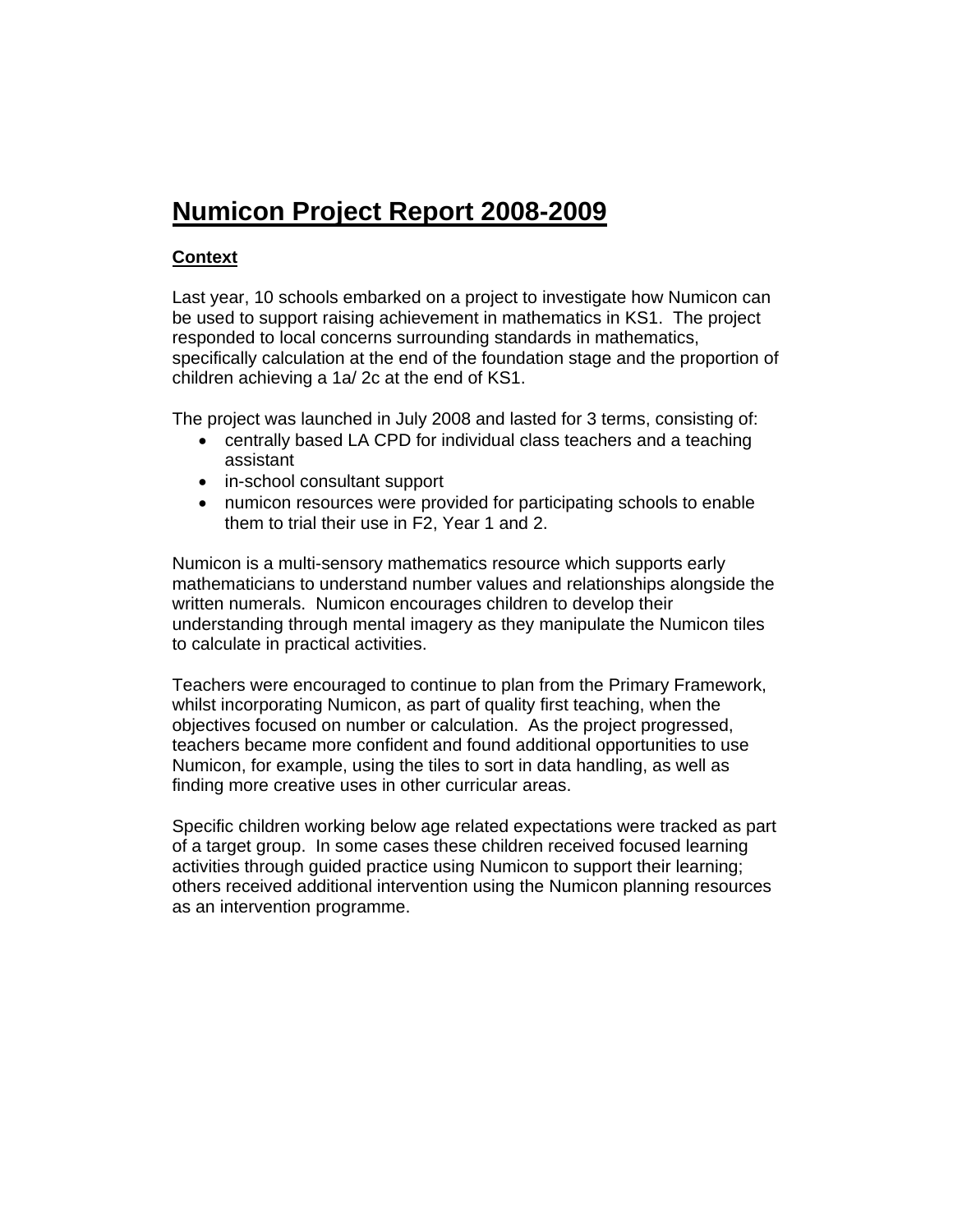### **Impact:**

- Children found Numicon attractive, enjoyable and accessible, the children were eager to work with the Numicon tiles; they quickly made connections between the tiles, their shape and corresponding numbers, far more quickly than expected.
- Target children were more confident, re-engaged and participating in whole class activities. "The more I use it the more I learn."
- Visual images of numbers began to become embedded in pupils' minds in a variety of multi-sensory ways including physical manipulation of Numicon tiles, observing their different colours and sizes, exploring patterns of holes, pattern-making with tiles; children were observed drawing the tiles to support themselves when applying their mathematical understanding in science.
- Numicon's availability as a resource in classroom as well as its use in teacher/ TA -led activities fostered learners' familiarity and confidence with the equipment. Teachers found very quickly that Numicon began to take over, the children wanted to continue their learning and explore Numicon further at wet play-time, and were more confident and engaged during QFT.
- Learning environments changed, Numicon began to appear in water trays, sand pits and outside areas to support independent child initiated learning, as well as on classroom display boards.
- Teachers welcomed the resource, and recognised that it is an additional resource to compliment effective strategies and materials already in place, and should not be seen as the only resource. It was noted that to fully support the children's learning Numicon needs to be embedded throughout the foundation stage and KS1.
- Teachers commented that Numicon supported children in learning specific concepts that in previous years had been difficult or in some cases not understood- in particular, number bonds to 10 as rapid recall (instead of calculations,) one more and one less, odd and even, understanding subtraction as difference, as well as 'take away,' inverse operation, repeated addition and its link to multiplication. "I only wish I had these materials sooner!"

Children within the target group made progress, in some cases the children made accelerated progress. The target group consisted of 42 children, of these children 88% made average or better progress, with 29 making 3 part levels or more. There was an increase of 15 children achieving end of year age related expectations.

Some schools reported higher than expected numbers of 6+ in F2 this year, with some children achieving 8 in calculation.

In most schools the percentage of children working at age related expectations or above had increased by the end of the year, demonstrating accelerated learning, not just for those children within the target group.